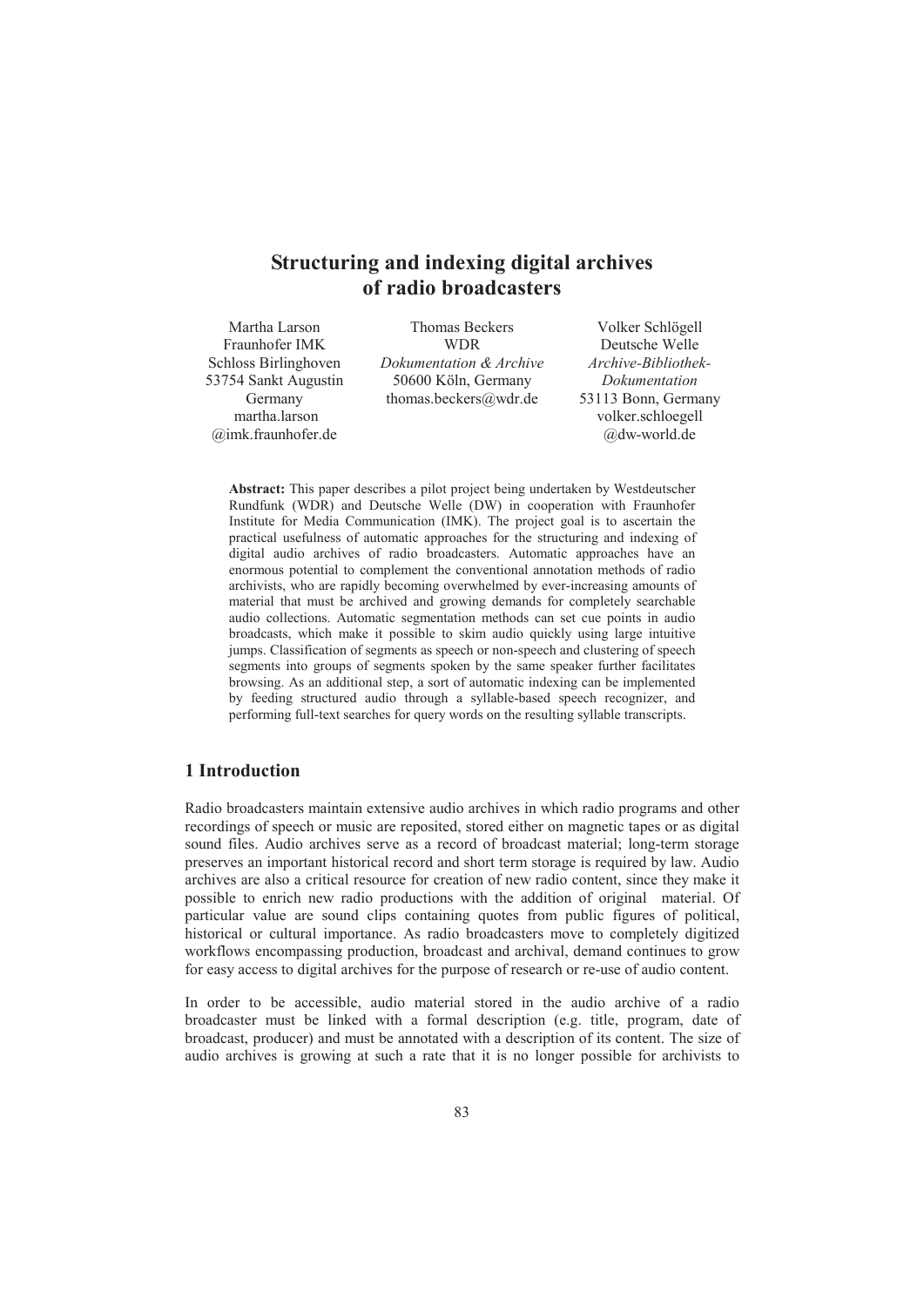process the huge amounts of incoming new material using exclusively conventional methods. Currently, departments responsible for archiving and preservation are not able to fully meet the requirements of producers/editors, who wish to access archived audio resources for the creation of new productions. In order to reconcile tried-and-true conventional archiving methods and the large-scale archiving methods needed to handle today's volume of digital audio, Westdeutscher Rundfunk (WDR) and Deutsche Welle (DW), two prominent German radio broadcasters, have launched a pilot project in cooperation with Fraunhofer IMK. The project will evaluate the potential of large-scale automatic analysis of digital audio for the generation of metadata suitable for archiving radio broadcasts. This paper describes the scope and goals of this project, which is currently ongoing. The first section depicts the conventional archiving methods and practices currently used. The second discusses automatic structuring of audio. The third describes an approach that makes it possible to find query words directly in the audio essence and provides an outlook for the future of automatic analysis for digital archives.

# **2 Audio archives of radio broadcasters**

A critical division of any large radio broadcaster is the archival department, which bears the responsibility of archiving broadcast audio content in a manner such that it is possible to search for certain specific clips or specific content. On a regular basis the archival department is called upon to provide segments, reports or entire programs from the archives for use in new radio productions. Additionally, the audio archive of a large radio broadcaster reflects the temporal development of broadcast content, and as such fulfills the important function of repository for part of a common cultural memory [Pl04][Sp04].

Audio archives have been accessible for quite some years by means of databases in which metadata describing the audio material is stored. The metadata are crossreferenced with the audio files, so that a search of the metadata base will yield an exact identification of the relevant program as well as time codes of points in the program relevant to the search. The metadata describe the audio material with different levels of granularity and at different levels of detail. The description contains formal information (title, broadcast date, producer) as well as technical information (format, production means) about the audio essence. It also contains information concerning its copyright status. Importantly, the metadata describe the content of the audio material. In a conventional archival department, all metadata are created manually and entered into the database by highly specialized archivists. It is these metadata that make it possible to carry out precise searches in the audio archive [He01].

The responsibilities of the archivists are broad in scope. An archivist is in charge of selecting which programs or contributions are to be archived and for deciding at what level of details these materials should be annotated and how long they should be retained in the archive. Not all broadcast material receives the same level of attention. Archival material judged to be of historical importance or potentially valuable for reuse is annotated at a high level of resolution and stored in a long-term archive. Annotation of content takes the form of indexing audio material with keywords from a controlled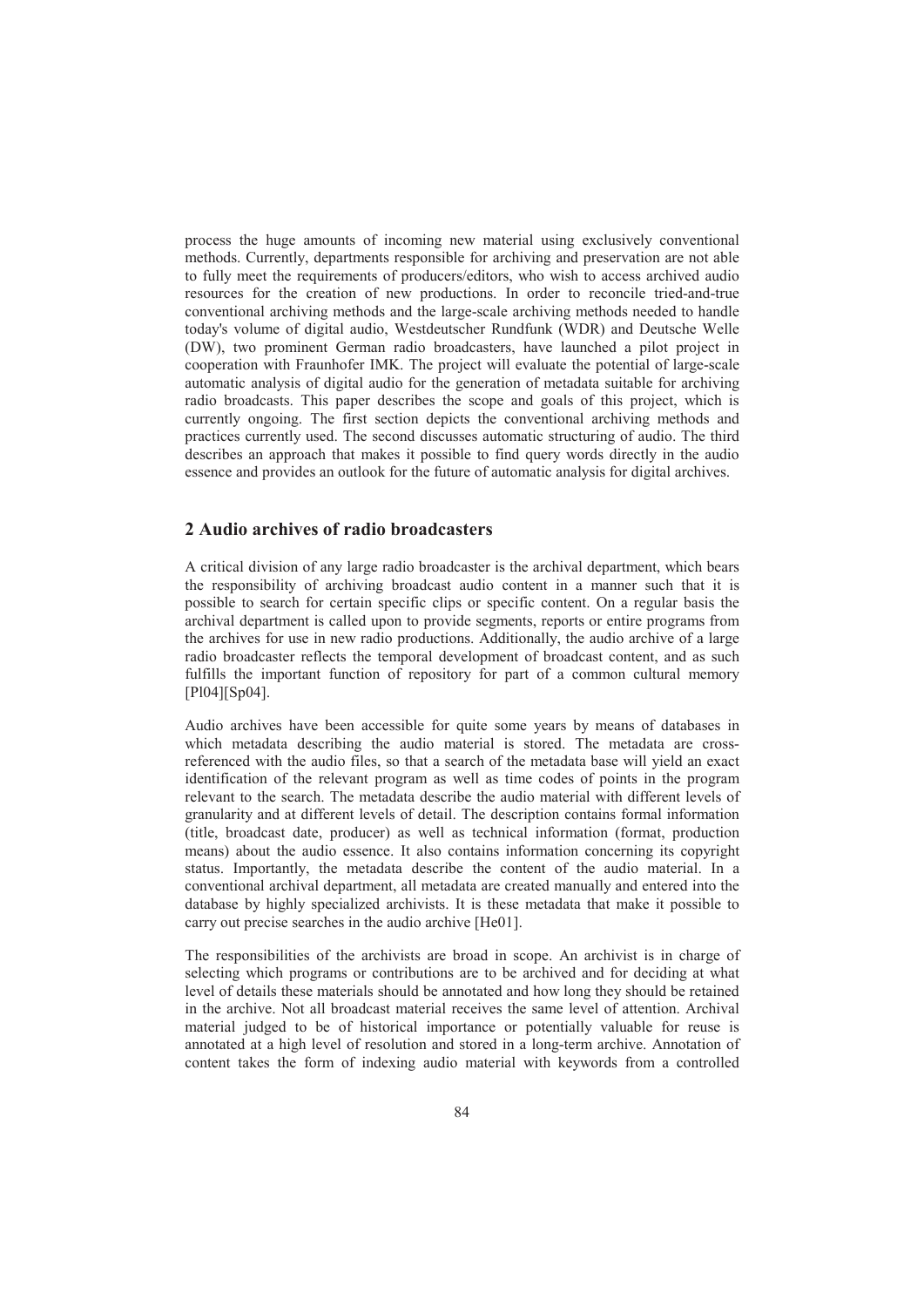vocabulary and of creating abstracts summarizing the content of the audio material. Annotation is required to be specific and detailed, since it is not possible to anticipate completely which aspects of the archived content will be important for later search and re-use. Depending on the context of the search and on the point-of-view of the searcher, future searches may be made for the same audio material using radically different query formulations. Manual annotation is a costly process and takes between 3 and 5 times as long as the play-length of the audio. For example, the annotation of a 5 minute report can take up to 25 minutes.

The requirements placed on the archival departments are changing, presenting new challenges. As previously mentioned, audio archives are growing, meaning that an increasingly large volume of audio content must be annotated. Also, radio broadcasters are moving from conventional production systems to completely digital production systems. Producers are demanding fast, exact and intuitive access to archived material. These considerations prompted the initiation of a pilot project to determine the usefulness of automatic approaches for structuring and processing archives that can complement current annotation and indexing procedures and make it possible to store even the lower priority material, which is currently discarded due to archiving costs.

# **3 Automatic structuring of digital audio archives**

Audio collections are notoriously difficult to browse, since unlike text or images, sound inherently extends through time. A useful type of audio browsing could be implemented if cue points were set in the audio at reasonable intervals. With such markers, it would be possible to fast forward or skip over irrelevant sections. For example, if a researcher is interested in the current career of an actor, it would be possible to skip quickly through parts of an extended interview in which the actor discusses his childhood in detail. The setting of such cue points by hand as time markers when the audio file is reposited in the archive is unthinkably expensive. The pilot project has confirmed, however, that automatic segmentation approaches for digital audio recordings make it possible, without human intervention, to set cue points at intuitive time points that facilitate quick jumping through spoken audio. Automatic segmentation is performed using the Bayesian Information Criterion [TG99]. This approach sets cue points at the boundaries of segments containing homogenous audio, for example when the moderator stops talking and the interviewed guest starts or where the news broadcast finishes and music starts.

Further structure can be added to audio materials by classifying audio segments between cue points as either speech or non-speech. The project has determined that current technology performs speech/non-speech classification at a level of robustness that makes such classification useful for archiving and for search in archives. The methods for speech/non-speech classification being developed at Fraunhofer IMK have been reported on in, e.g. [BK03]. A speaker can be presented with a visualization of a radio broadcast in which speech and non-speech parts are marked in contrasting colors. Not only does such a visualization provide an impression of what percent of the broadcast is dedicated to spoken content, it also makes it possible to browse the audio by playing only the speech sections and completely skipping the music.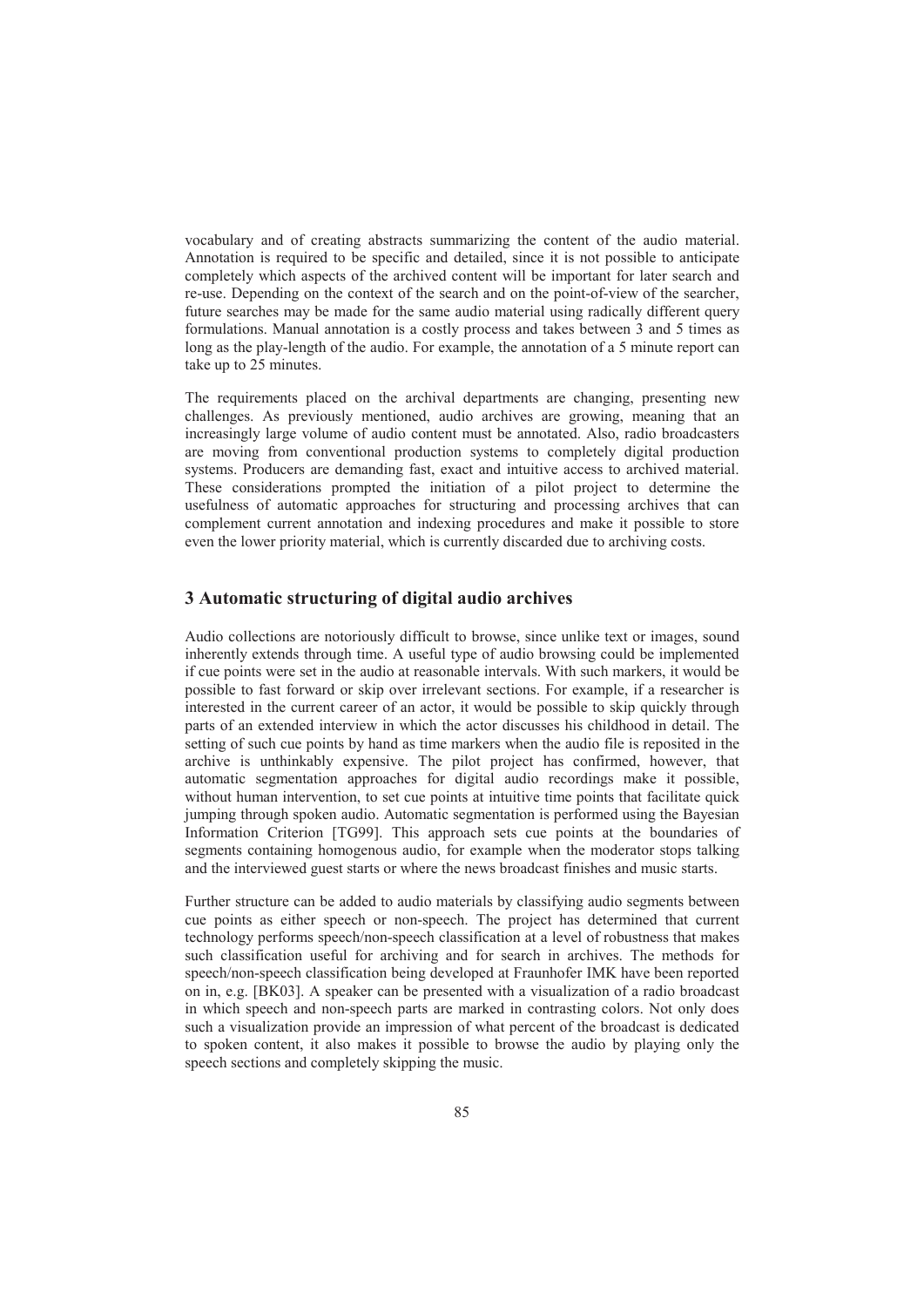Finally, audio materials can be given even more structure by identifying all audio segments in an audio broadcast that have been spoken by the same speaker. A speaker can be tracked throughout an entire broadcast and the broadcast can be visualized by marking all segments spoken by the same speaker in the same color. Speaker tracking is performed with speaker clustering algorithms, also under development at Fraunhofer IMK. The benefits of speaker tracking are clear: in an interview program it becomes possible to listen only to the replies of the interviewee and skip segments spoken by the moderator as well as any intervening news programs or traffic announcements.

The project places major focus on setting cue points, speech/non-speech differentiation and speaker tracking, three ways in which structure can be added to radio broadcasts on which the project places its major focus. Other types of structure are also being investigated, or considered for investigation. These include classification of speakers as male or female (intended to provide further information for skimming/browsing) and classification of speakers as speaking in the studio, out of the studio, in an auditorium or over a telephone line (intended to provide information as to whether the audio segment is of the quality necessary to be re-used as a clip.) Separating music from other non-speech will also be explored and particular emphasis will be placed on identifying occurrences of particular jingles. Information concerning jingle occurrence helps to identify programs and provides necessary documentation to billing departments that pay for rights to use jingles by amount of airtime. Speaker tracking represents a clear first step in the direction of speaker identification and the experience being accumulated in the project supports the vision that radio archives will include speaker profiles that will allow known speakers to be detected in new audio material.

## **4 Outlook: Keyword search in spoken audio and beyond**

The goal that research in the area of spoken document indexing and retrieval strives to attain is to make spoken audio as easily searchable as text, without the aid of manual pre-processing. Currently an exact quote spoken by, for example, a high-profile politician cannot be found in an audio archive unless an archivist has previously located the quote, transcribed it by hand and entered the transcription along with an accurate time marker into the metadata base. An important goal of the project is to evaluate in how far speech recognition technology can be used for the automatic generation of transcripts of radio broadcasts that would make possible query- word search in spoken audio documents. Speech recognition systems process audio files and produce a transcript of what was spoken in those files. Ideally, a full text search would be performed on this transcript, constituting a reduction of spoken audio search to full text search. However, such an ideal system cannot be realized due to the errors produced by the speech recognition process. Top recognition performance can only be achieved on audio recorded in studio conditions spoken by trained speakers. Although these conditions sometimes hold in the case of broadcast news, typical radio content is backgrounded by music or atmospheric effects to make it more interesting. Interview guests are not trained speakers and interviews are characterized by stops, starts incomplete sentences, interruption and often chuckles if not outright laughter. Radio listeners are not bothered by the difference between trained and untrained speakers, in